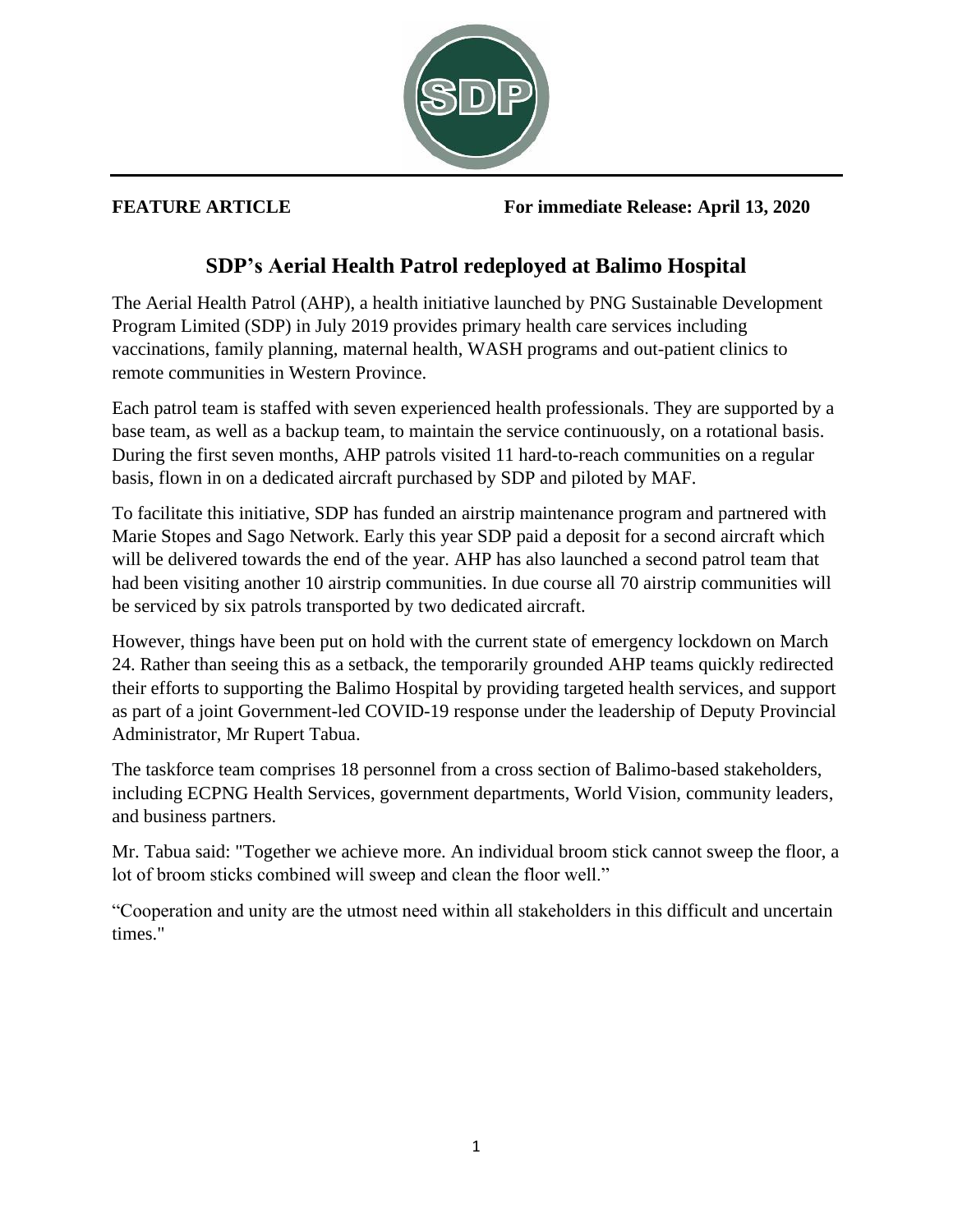

*Middle Fly COVID-19 Taskforce, led by Deputy Provincial Administrator, Rupert Tabua.*

One of the AHP Patrol Managers, Mr John Indoro has been leading the team in Balimo during the transition. He said: "In collaboration with ECPNG Health Services, our team of experienced health professionals has been working effectively to service remote outposts, but we are well placed to support Balimo health services during these challenging times. We have the capabilities to strengthen health systems in the hospital, one of the key result areas within the National Department of Health priorities."

"Our aim is to provide practical support for the District Health officers who are leading the government's designated outbreak response."

In response to Taskforce recommendations, the AHP team will implement, manage and operate a Respiratory Triage Clinic at the Balimo Hospital. People who are unwell with a respiratory illness might be suffering from any one of several infectious diseases (e.g. flu, malaria, TB, the common cold) because they all have similar symptoms. This means if everyone with these symptoms come to the Balimo hospital, it will be overwhelmed.

This is where the Respiratory Triage Clinic can play a vital role. Upon arrival out patients will be registered, triaged, and checked by a health professional. The AHP WASH professionals (water sanitation and hygiene) will assist by providing information (create infection and hygiene awareness; explain how to prevent the spread of infections; and how to care for sick people at home.

"AHP will demonstrate correct hand-washing techniques and will issue each person who attends the clinic a bar of soap, suitable educational leaflets, and a home-made face mask," Mr Indoro said.

Preparations are under way to ensure adequate supplies will be available. 6,000 bars of soap are already on hand and another 10,000 are on the way. Balimo women have been mobilized through an informal sewing group to sew face masks to be worn by sick people and their family members. This will take pressure off the limited supplies of hospital grade PPE already purchased by SDP for health professionals to use.

AHP has also helped the Balimo Hospital undertake a thorough stock-take of the Pharmacy so that top-up supplies of drugs and other medical supplies can be ordered well in advance. Close attention has also been given to training healthcare staff in the correct PPE protocols. Mr. Ray Krai, AHP's Health Service's Superintendent said that he has arranged for all his AHP staff to